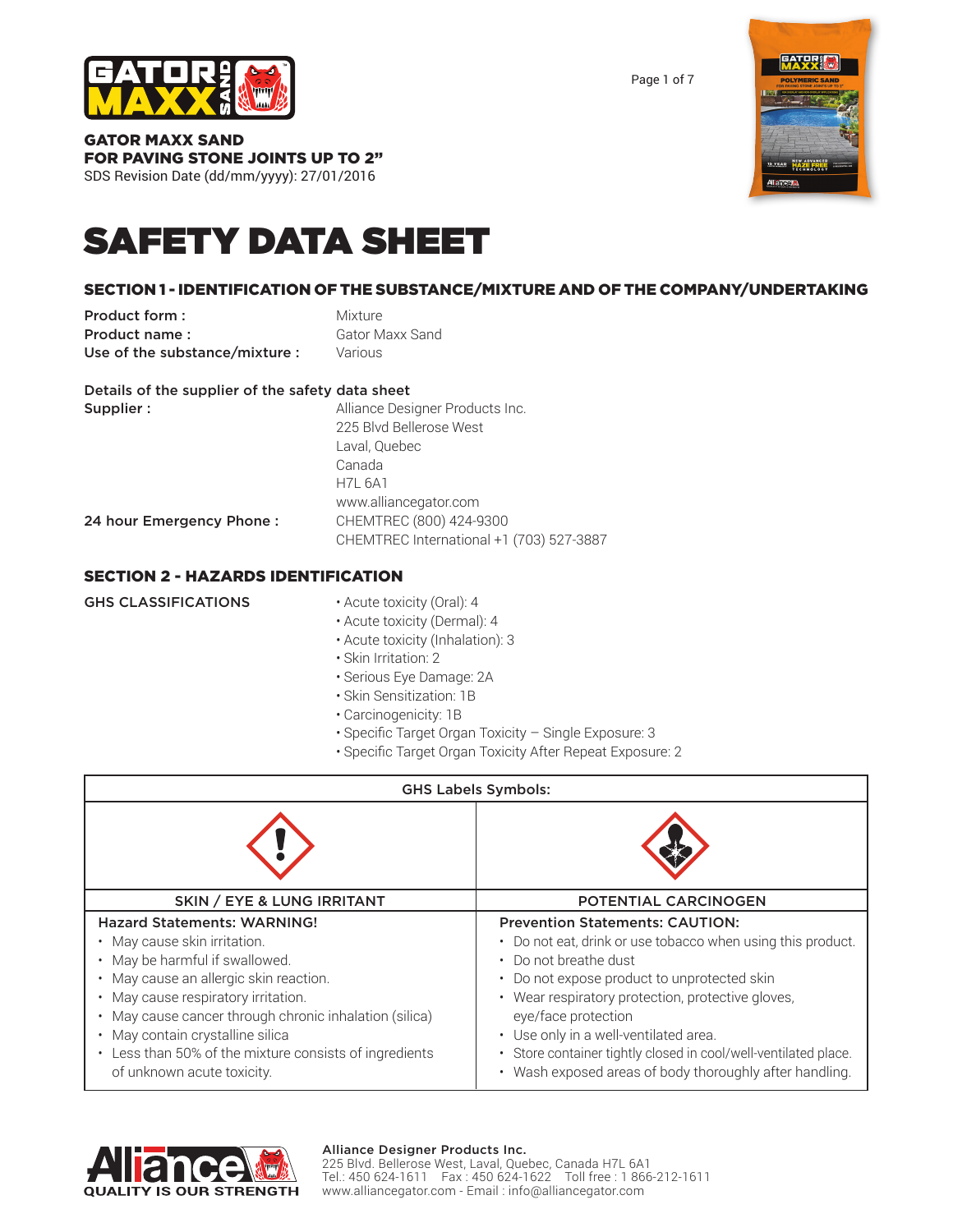

Page 2 of 7

GATOR MAXX SAND FOR PAVING STONE JOINTS UP TO 2" SDS Revision Date (dd/mm/yyyy): 27/01/2016

# SECTION 2 - HAZARDS IDENTIFICATION (CONT.)



# SECTION 3 - COMPOSITION/INFORMATION ON INGREDIENTS

| Ingredient name       | CAS no.    | Agency       | <b>Exposure Limits</b>                                      | <b>Comments</b>                    |
|-----------------------|------------|--------------|-------------------------------------------------------------|------------------------------------|
| Crystalline Silica    | 14808-60-7 | OSHA         | PEL-TWA [30 mg/m3]/% SiO2 + 2                               | Total dust                         |
| (as alpha-Quartz)     |            | OSHA         | PEL-TWA [10 mg/m3]/% SiO2 + 2<br>or [250 mppcf]/ % SiO2 + 5 | Respirable dust<br>Respirable dust |
|                       |            | <b>ACGIH</b> | TLV-TWA 0.025R mg/m3                                        | Respirable dust                    |
| Amorphous Silica      | 61790-53-2 | OSHA         | PEL-TWA [80 mg/m3]/% SiO2 + 2                               |                                    |
| Proprietary Admixture | N/A        |              |                                                             |                                    |

Note-Chemical admixtures may be present in quantities less than 1%. Information on specific admixtures will be provided by the supplier upon request.

## SECTION 4 - FIRST AID MEASURES

#### Primary Route(s) of Exposure :

- Inhalation : Dust
- **Eve Contact**
- Skin Contact
- **Ingestion**

#### **POTENTIAL HEALTH EFFECTS:**

| Inhalation:   | With application of the product there will be dust which may create irritation to the eyes,<br>throat and lungs under prolonged exposure. Use only in well ventilated areas.                                                                                                                               |
|---------------|------------------------------------------------------------------------------------------------------------------------------------------------------------------------------------------------------------------------------------------------------------------------------------------------------------|
| Eye contact : | During application this product may cause moderate eye irritation. If eyes are exposed<br>immediately flush out eyes thoroughly with water. Continue flushing for at least 20<br>minutes, including under eyelids to remove all sand and dust particles. Seek medical<br>attention if irritation persists. |
| Skin contact: | Wash exposed skin with cool water and a PH-neutral soap. If a rash, persistent irritation<br>or dermatitis occurs, seek medical attention and advice.                                                                                                                                                      |
| Ingestion:    | If ingested, DO NOT induce vomiting unless directed to do so by a medical professional.<br>Immediately seek medical attention.                                                                                                                                                                             |



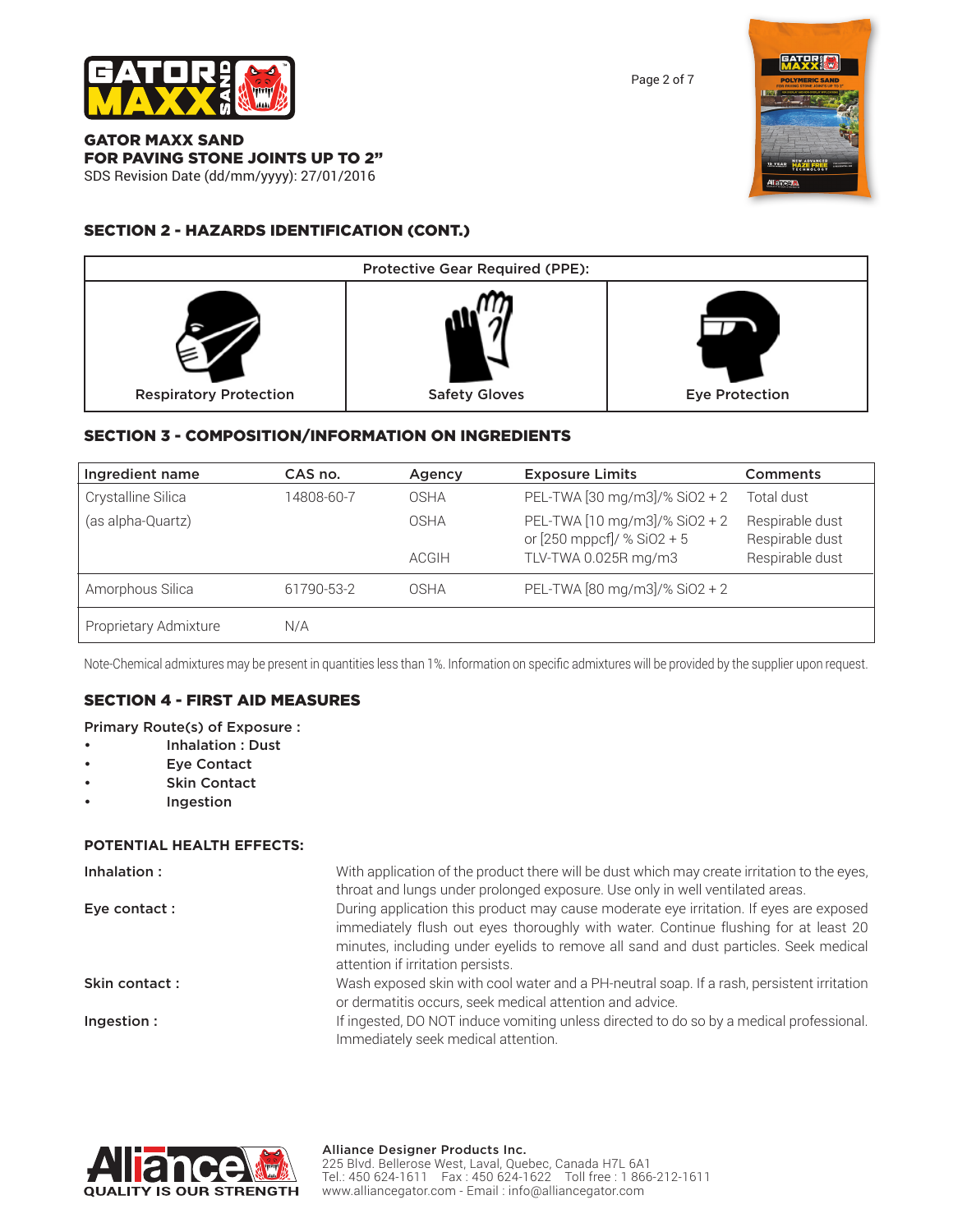

Page 3 of 7

# GATOR MAXX SAND FOR PAVING STONE JOINTS UP TO 2"

SDS Revision Date (dd/mm/yyyy): 27/01/2016

### SECTION 4 - FIRST AID MEASURES (CONT.)

#### **MEDICAL CONDITIONS GENERALLY AGGRAVATED BY EXPOSURE :**

Individuals with (e.g., bronchitis, emphysema, COPD, pulmonary disease) can be aggravated by exposure to dust. Pre-existing skin conditions can be aggravated by exposure. Exposure to crystalline silica or the disease silicosis is associated with increased incidence of scleroderma, tuberculosis and possibly increased incidence of kidney lesions.

#### SECTION 5 - FIRE FIGHTING MEASURES

| Flash Point:                                       | Non-combustible this product poses no fire related hazard.                                 |
|----------------------------------------------------|--------------------------------------------------------------------------------------------|
| Flash Point:                                       | Non Flammable                                                                              |
| LEL :                                              | N/A                                                                                        |
| UEL:                                               | N/A                                                                                        |
| <b>Extinguishing Media:</b><br><b>Unusual Fire</b> | This material is noncombustible. Use extinguishing media appropriate for surrounding fire. |
| & Explosion Hazards:                               | None known                                                                                 |

#### SECTION 6 - ACCIDENTAL RELEASE MEASURES

#### **PERSONAL PRECAUTIONS, PROTECTIVE EQUIPMENT AND EMERGENCY PROCEDURES**

| <b>Spillage Measures::</b> | If the product is spilled, use dustless methods, (vacuum) and place into covered      |
|----------------------------|---------------------------------------------------------------------------------------|
|                            | container for disposal (if not contaminated or wet). Use adequate ventilation to keep |
|                            | exposure to airborne contaminants below the exposure limit.                           |
| Waste Disposal Methods::   | Follow all applicable local, state and federal regulations for disposal.              |

#### SECTION 7 - HANDLING AND STORAGE

Do not allow water to contact product until time of use. Do not breathe dust. The use of an OSHA, MSHA, or NIOSH approved respirator and properly fitted safety goggles is recommended. Avoid exposure of the product to eyes or skin. The product shall be stored in a cool and dry place without exposure to standing water.

#### **KEEP OUT OF REACH OF CHILDREN**

#### SECTION 8 - EXPOSURE CONTROLS AND PERSONAL PROTECTION

| <b>Primary Health Hazards:</b>              | Prolonged or repeated skin contact can cause drying of the skin which may produce<br>irritation or dermatitis. Airborne dust can cause immediate or delayed irritation or<br>inflammation proper protective gear and handling procedures will limit exposure levels.                                                                                                                                                             |
|---------------------------------------------|----------------------------------------------------------------------------------------------------------------------------------------------------------------------------------------------------------------------------------------------------------------------------------------------------------------------------------------------------------------------------------------------------------------------------------|
| <b>Personal Protective Equipment</b>        |                                                                                                                                                                                                                                                                                                                                                                                                                                  |
| $(PPE)$ :<br><b>Respiratory Protection:</b> | Wear a dust mask during the application of the product. Wear ANSI approved glasses<br>or Safety goggles when handling both the packaging and when applying the product<br>(Wearing contact lenses when using polymeric sand is not recommended.) The use of<br>waterproof gloves is highly recommended to prevent exposure to skin and body.<br>Use a NIOSH approved respirator when applying this product is highly recommended |
|                                             | when exposed to dust above the exposure limit.                                                                                                                                                                                                                                                                                                                                                                                   |
| <b>Other Protective Clothing</b>            |                                                                                                                                                                                                                                                                                                                                                                                                                                  |
| or Equipment :                              | Protective outer garments including long sleeve shirts, workpants, boots and gloves<br>should be used to prevent exposure when applying this product.                                                                                                                                                                                                                                                                            |
| <b>Engineering Controls:</b>                | Use only in well-ventilated areas to ensure dust is below exposure levels. Local exhaust<br>can be used, if necessary, to control airborne dust levels.                                                                                                                                                                                                                                                                          |

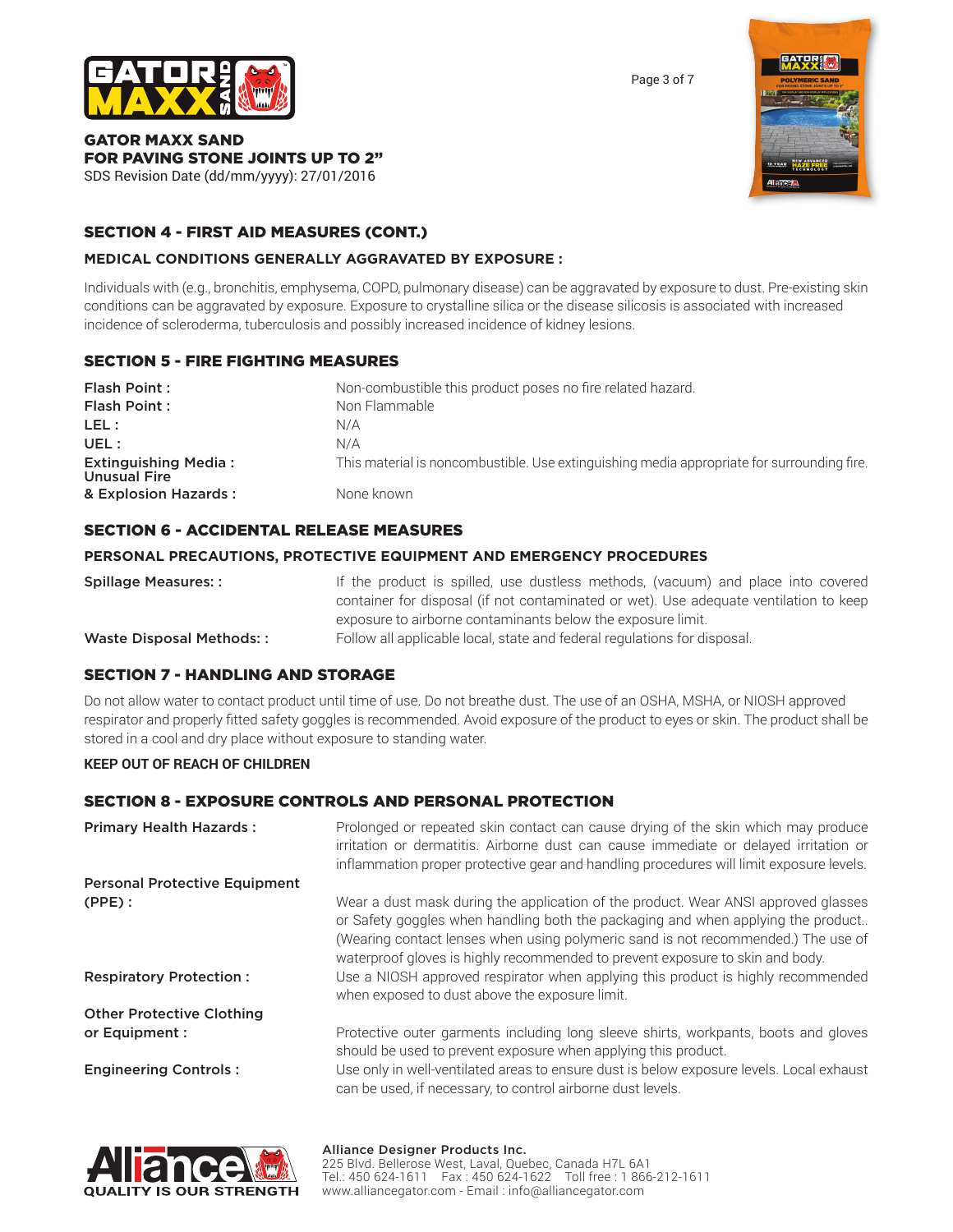

Page 4 of 7

GATOR MAXX SAND FOR PAVING STONE JOINTS UP TO 2" SDS Revision Date (dd/mm/yyyy): 27/01/2016



# SECTION 8 - EXPOSURE CONTROLS AND PERSONAL PROTECTION (CONT.)

| <b>Hygiene Measures:</b>       | Handle in accordance with good industrial hygiene and safety practice. Avoid repeated<br>or prolonged dust inhalation or contact with skin in accordance with above good<br>practices. Wash thoroughly after handling and before eating or drinking. The use of<br>barrier creams or impervious gloves, boots and clothing to protect the skin from contact<br>is recommended. Following work, workers should shower with soap and water and<br>clean clothing before reuse. Precautions must be observed because skin irritation occur<br>with little warning. |
|--------------------------------|-----------------------------------------------------------------------------------------------------------------------------------------------------------------------------------------------------------------------------------------------------------------------------------------------------------------------------------------------------------------------------------------------------------------------------------------------------------------------------------------------------------------------------------------------------------------|
| <b>Environmental Exposure:</b> | This product does not present any particular risk for the environment. Refer to applicable<br>national, state and local regulations.                                                                                                                                                                                                                                                                                                                                                                                                                            |

WARN EMPLOYEES AND/OR CUSTOMERS OF THE HAZARDS AND REQUIRED OSHA PRECAUTIONS ASSOCIATED WITH THE USE OF THIS PRODUCT.

### SECTION 9 - PHYSICAL AND CHEMICAL PROPERTIES

#### **APPEARANCE**

| Physical state:                           | Uniformly Graded Granular Solid with Tan or Gray Appearance. |
|-------------------------------------------|--------------------------------------------------------------|
| Boiling point (at 760mm Hg):              | Not available.                                               |
| Vapor pressure (mm Hg):                   | Not available.                                               |
| Vapor density $(air = 1)$ :               | Not available.                                               |
| Specific Gravity (water = $1$ ):          | $APPROX. 2.6 - 3.15$                                         |
| Melting / freezing point :                | Not available.                                               |
| Evaporation rate (Butyl acetate = $1$ ) : | Not available.                                               |
| Solubility in water (% by weight) :       | Slight.                                                      |
| $pH$ :                                    | Not available.                                               |
| Freezing Point:                           | Not available.                                               |

#### SECTION 10 - STABILITY AND REACTIVITY

| Chemical stability:            | Stable.                                                                       |
|--------------------------------|-------------------------------------------------------------------------------|
| Conditions to avoid :          | Avoid contact with water and keep dry until used to preserve product utility. |
| Incompatibility:               | Strong oxidizers.                                                             |
| Hazardous Polymerization:      | Will not occur.                                                               |
| <b>Hazardous Decomposition</b> |                                                                               |
| or By-Products:                | None known.                                                                   |

#### SECTION 11 - TOXICOLOGICAL INFORMATION

| <b>Acute toxicity</b>                 | Harmful if swallowed. |
|---------------------------------------|-----------------------|
| <b>Gator Maxx Sand Polymeric Sand</b> |                       |
| LD50 oral rat                         | $510 - 525$ mg/kg     |
| l LD50 dermal rabbit                  | No data available.    |
| LC50 inhalation rat (mg/l)            | No data available.    |
| Quartz (14808-60-7)                   |                       |
| LD50 oral rat                         | 500 mg/kg             |



#### Alliance Designer Products Inc.

225 Blvd. Bellerose West, Laval, Quebec, Canada H7L 6A1 Tel.: 450 624-1611 Fax : 450 624-1622 Toll free : 1 866-212-1611 www.alliancegator.com - Email : info@alliancegator.com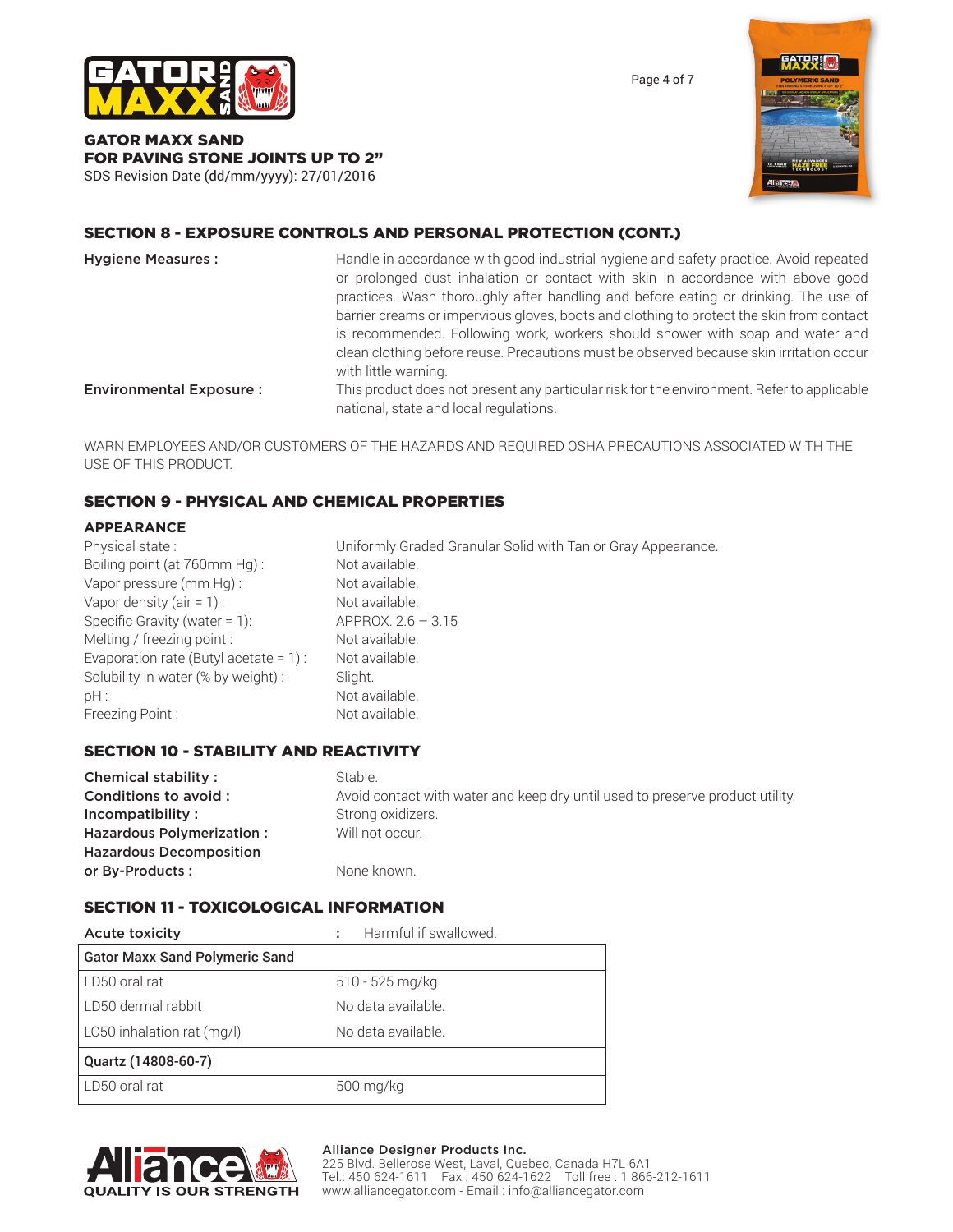

Page 5 of 7

GATOR MAXX SAND FOR PAVING STONE JOINTS UP TO 2"

SDS Revision Date (dd/mm/yyyy): 27/01/2016

# SECTION 11 - TOXICOLOGICAL INFORMATION (CONT.)

| Skin corrosion/irritation:<br>Serious eye damage/irritation:<br>Respiratory or skin sensitisation:<br>Germ cell mutagenicity :<br>Carcinogenicity: | Based on available data, the classification criteria are not met.<br>Causes serious eye irritation.<br>May cause an allergic skin reaction.<br>Based on available data, the classification criteria are not met.<br>May cause cancer.                                                                                                                                                                                                                                                                                                                                                                                                                                                                                              |  |
|----------------------------------------------------------------------------------------------------------------------------------------------------|------------------------------------------------------------------------------------------------------------------------------------------------------------------------------------------------------------------------------------------------------------------------------------------------------------------------------------------------------------------------------------------------------------------------------------------------------------------------------------------------------------------------------------------------------------------------------------------------------------------------------------------------------------------------------------------------------------------------------------|--|
| Quartz (14808-60-7)                                                                                                                                |                                                                                                                                                                                                                                                                                                                                                                                                                                                                                                                                                                                                                                                                                                                                    |  |
| IARC group                                                                                                                                         | $\mathbb{1}$                                                                                                                                                                                                                                                                                                                                                                                                                                                                                                                                                                                                                                                                                                                       |  |
| National Toxicity Program (NTP) Status                                                                                                             | $\overline{2}$                                                                                                                                                                                                                                                                                                                                                                                                                                                                                                                                                                                                                                                                                                                     |  |
| Reproductive toxicity:<br>Specific target organ toxicity<br>(single exposure) :                                                                    | Based on available data, the classification criteria are not met.<br>Based on available data, the classification criteria are not met.                                                                                                                                                                                                                                                                                                                                                                                                                                                                                                                                                                                             |  |
| Specific target organ toxicity                                                                                                                     |                                                                                                                                                                                                                                                                                                                                                                                                                                                                                                                                                                                                                                                                                                                                    |  |
| (repeated exposure) :                                                                                                                              | Causes damage to lungs through prolonged or repeated exposure. (Respirable crystalline<br>silica in the form of quartz or cristobalite from occupational sources is listed by the<br>International Agency for Research on Cancer (IARC) and National Toxicology Program<br>(NTP) as a lung carcinogen. Prolonged exposure to respirable crystalline silica has been<br>known to cause silicosis, a lung disease, which may be disabling. While there may be a<br>factor of individual susceptibility to a given exposure to respirable silica dust, the risk of<br>contracting silicosis and the severity of the disease is clearly related to the amount of<br>dust exposure and the length of time (usually years) of exposure.) |  |
| <b>Aspiration hazard:</b>                                                                                                                          | Based on available data, the classification criteria are not met.                                                                                                                                                                                                                                                                                                                                                                                                                                                                                                                                                                                                                                                                  |  |
| Symptoms/injuries<br>after inhalation:<br>Symptoms/injuries<br>after skin contact:                                                                 | May cause respiratory tract irritation.<br>May cause skin irritation. Do not allow product to harden around any body part or allow                                                                                                                                                                                                                                                                                                                                                                                                                                                                                                                                                                                                 |  |
|                                                                                                                                                    | continuous, prolonged contact with skin. Handling can cause dry skin. May cause<br>sensitisation by skin contact.                                                                                                                                                                                                                                                                                                                                                                                                                                                                                                                                                                                                                  |  |
| Symptoms/injuries<br>after eye contact :                                                                                                           | Causes serious eye irritation. Symptoms may include discomfort or pain, excess blinking<br>and tear production, with possible redness and swelling.                                                                                                                                                                                                                                                                                                                                                                                                                                                                                                                                                                                |  |
| Symptoms/injuries<br>after ingestion :<br>Other information :                                                                                      | Harmful if swallowed. May cause stomach distress, nausea or vomiting.<br>Likely routes of exposure: ingestion, inhalation, skin and eye.                                                                                                                                                                                                                                                                                                                                                                                                                                                                                                                                                                                           |  |

#### SECTION 12 - ECOLOGICAL INFORMATION

| Eco-Toxicity :               | This product under normal working conditions presents no detectable |
|------------------------------|---------------------------------------------------------------------|
|                              | harm to the environment.                                            |
| BOD5 and COD:                | Not available.                                                      |
| Products of Biodegradation:  | Not available.                                                      |
| Potential to Bioaccumulate:: | Not available.                                                      |



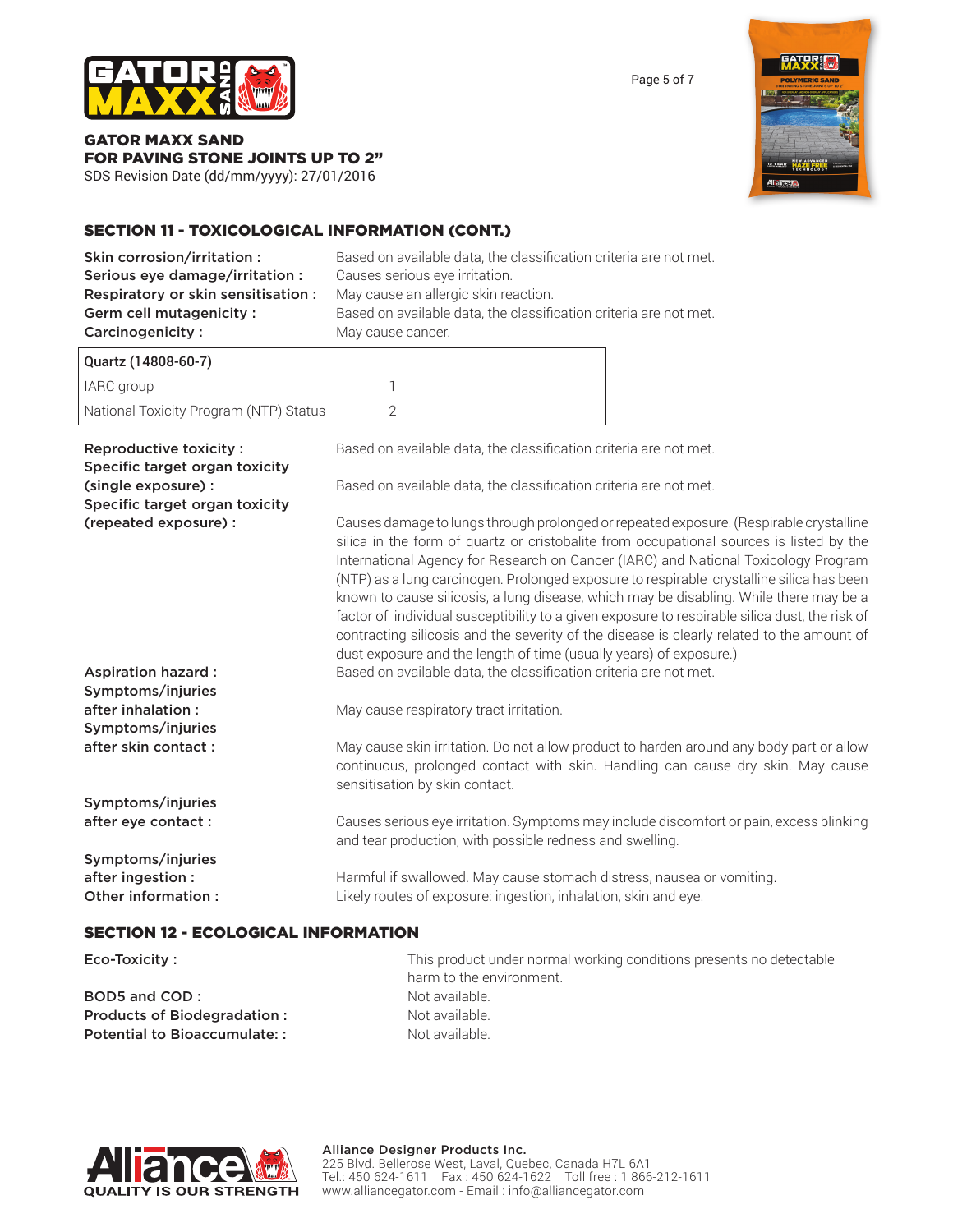

Page 6 of 7

GATOR MAXX SAND FOR PAVING STONE JOINTS UP TO 2"

SDS Revision Date (dd/mm/yyyy): 27/01/2016

### SECTION 12 - ECOLOGICAL INFORMATION (CONT.)

Toxicity of the Products of Biodegradation : Not available. Toxicity of the Products of Biodegradation : Not available. Special remarks on the Products of Biodegradation : Not available.

### SECTION 13 - DISPOSAL CONSIDERATIONS

Waste Disposal Method : Dispose of unusable material via licensed waste disposal company in accordance with local, state, and federal guidelines.

#### SECTION 14 - TRANPORT INFORMATION

| DOT/UN                  | Non-regulated |
|-------------------------|---------------|
| <b>DOT Hazard Class</b> | Non-regulated |
| <b>Shipping Name</b>    | Non-regulated |

Not regulated as a hazardous waste material by the U.S. Department of Transportation and TDG Regulations.

#### SECTION 15 - REGULATORY INFORMATION

| <b>US OSHA 29CFR 1910.1200</b>    |        | Considered hazardous under this regulation and should be included in the<br>employer's hazard communication program.                                                                                                                                                                                                                                                                                                                                                                             |
|-----------------------------------|--------|--------------------------------------------------------------------------------------------------------------------------------------------------------------------------------------------------------------------------------------------------------------------------------------------------------------------------------------------------------------------------------------------------------------------------------------------------------------------------------------------------|
| <b>SARA (Title III)</b>           |        |                                                                                                                                                                                                                                                                                                                                                                                                                                                                                                  |
| Sections 311 and 312              | ÷      | This product has been reviewed according to the EPA Hazard Categories<br>promulgated under sections 311 and 312 of the Superfund Amendment and<br>Reauthorization Act of 1986 and is a hazardous chemical and a delayed health<br>hazard.                                                                                                                                                                                                                                                        |
| SARA (Title III) Section 313      |        | Not subject to reporting requirements.                                                                                                                                                                                                                                                                                                                                                                                                                                                           |
| <b>TSCA (May 1997)</b>            | ٠<br>٠ | Some substances are on the TSCA inventory list.                                                                                                                                                                                                                                                                                                                                                                                                                                                  |
| Federal Hazardous Substance Act : |        | Is a hazardous substance subject to statues promulgated under the subject act.                                                                                                                                                                                                                                                                                                                                                                                                                   |
| <b>Canadian Environmental</b>     |        |                                                                                                                                                                                                                                                                                                                                                                                                                                                                                                  |
| <b>Protection Act</b>             |        | Not Listed.                                                                                                                                                                                                                                                                                                                                                                                                                                                                                      |
| <b>Canadian WHMIS</b>             |        | Considered to be a hazardous material under the Hazardous Products Act as defined<br>by the Controlled Products Regulation (Class D2A, E-Corrosive Material) and subject<br>to the requirements of Health Canada's Workplace Hazardous Material Information<br>(WHMIS). This product has been classified according to the hazard criteria of the<br>Controlled Products Regulation (CPR). This document complies with the WHMIS<br>requirements of the Hazardous Products Act (HPA) and the CPR. |

#### CARCINOGENICITY LISTINGS :

| <b>NTP</b>                       | Kno |
|----------------------------------|-----|
| <b>OSHA</b>                      | Not |
| <b>IARC Monographs</b>           | Gro |
| <b>California Proposition 65</b> | Knc |



- listed as a carcinogen
- up 1 Carcinogen
- own Carcinogen



Alliance Designer Products Inc. 225 Blvd. Bellerose West, Laval, Quebec, Canada H7L 6A1 Tel.: 450 624-1611 Fax : 450 624-1622 Toll free : 1 866-212-1611 www.alliancegator.com - Email : info@alliancegator.com